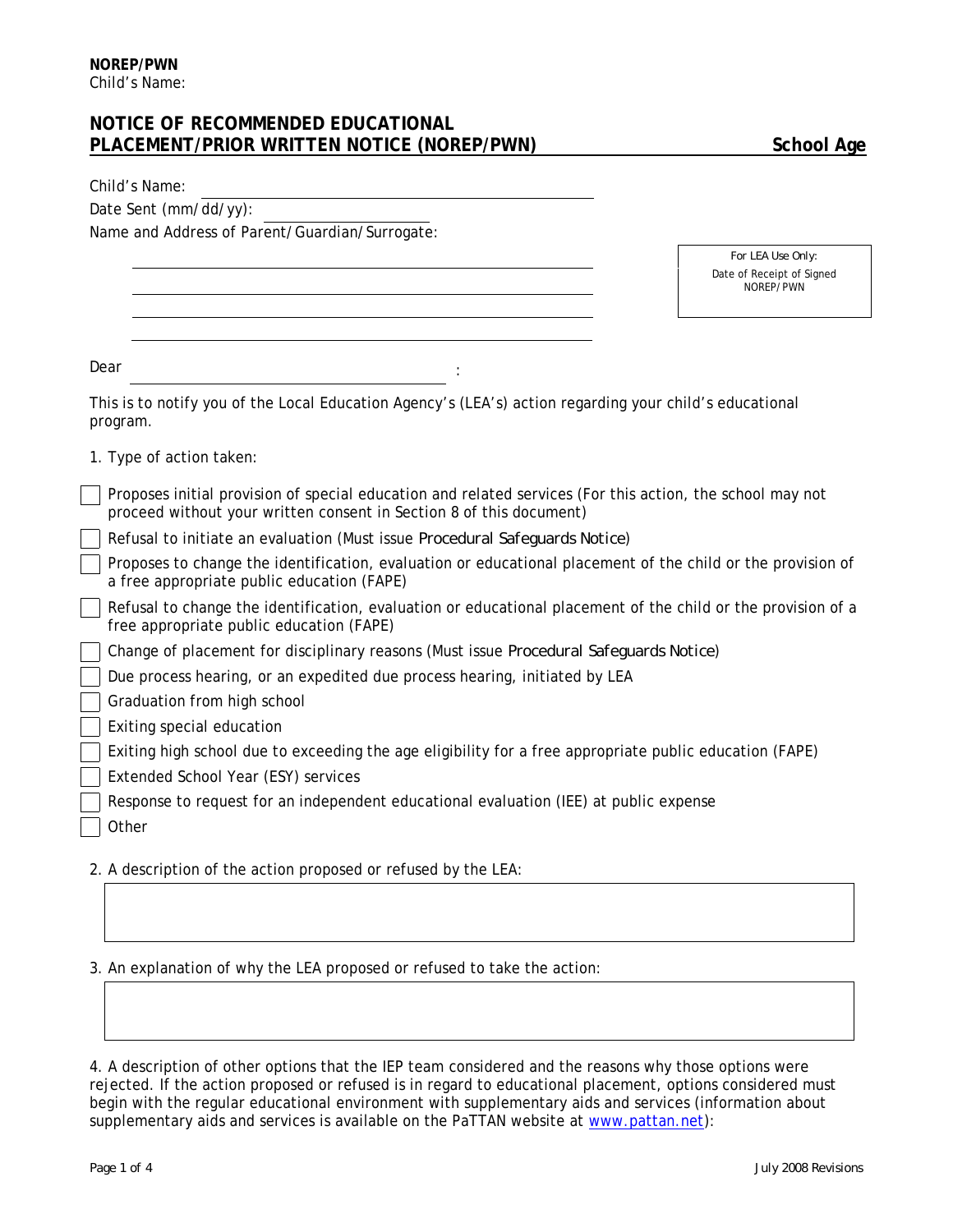| <b>Options Considered</b> | Reason for Rejection |
|---------------------------|----------------------|
|                           |                      |
|                           |                      |
|                           |                      |

5. A description of each evaluation procedure, assessment, record or report used as a basis for the proposed action or action refused:

6. A description of other factors that were relevant to the LEA's proposal or refusal:

7. The educational placement recommended for your child is (State the amount and type of special education supports, e.g., Itinerant Learning Support, Supplemental Autistic Support, Full-Time Emotional Support):

School District Superintendent/Designee Charter School CEO Signature Date

(mm/dd/yy)

You have rights and protections under the law described in the *Procedural Safeguards Notice*. If you need more information or want a copy of this notice, please contact:

Name and Title:  $\blacksquare$ 

Email Address:

8. PARENTAL CONSENT

Directions for Parent/Guardian/Surrogate: Please check one of the options, sign this form, and return it within 10 calendar days. In circumstances when this form is NOT completed and parental consent is NOT required, the school will proceed as proposed after 10 calendar days.

I request an informal meeting with school personnel to discuss this recommendation.

I approve this action/recommendation.

I do not approve this action/recommendation.\* My reason for disapproval is:

I request (Contact the Office for Dispute Resolution at 800-360-7282 for information on Mediation and Due Process Hearing):

Mediation

Due Process Hearing

 \* Except for placement in an interim alternative educational setting due to drugs, weapons, or serious bodily injury (§300.530(g), §300.530(i), and §300.531), if you do not approve the action/recommendation, your child will remain in the current program/placement only if you request a due process hearing or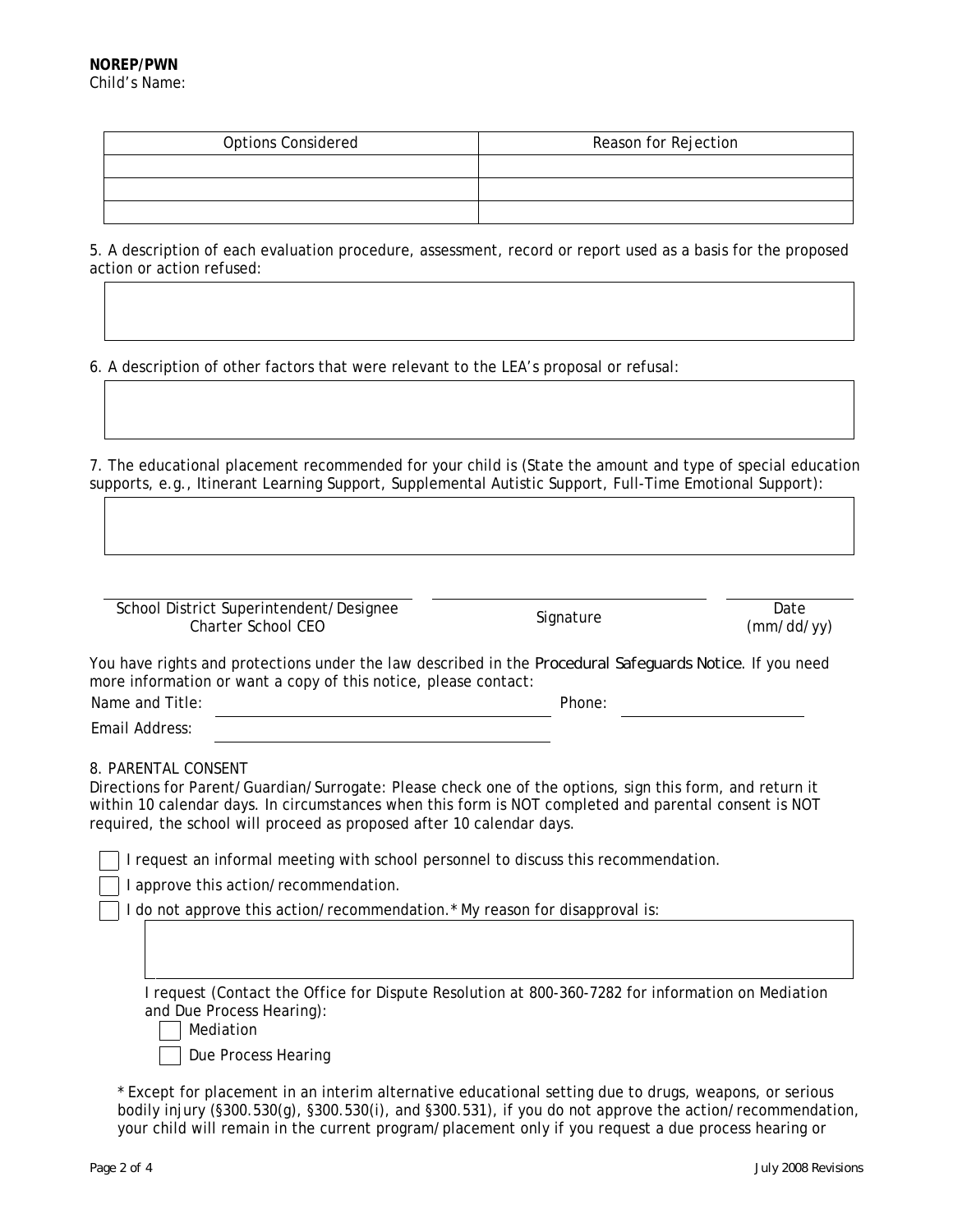mediation through the Office for Dispute Resolution. If you do not request Due Process or Mediation through the Office for Dispute Resolution, the LEA will implement the action/recommendation.

### **SIGN HERE:**

Parent/Guardian/Surrogate Signature Date (mm/dd/yy) Daytime Phone

**PLEASE RETURN THIS ENTIRE FORM TO:** 

**Name:** 

**Address:** 

Attached are state and local resources you can consult to help you understand your rights and how the special education process works.

For help in understanding this form, an annotated *NOREP/Prior Written Notice* is available on the PaTTAN website at [www.pattan.net](http://www.pattan.net/) Type "Annotated Forms" in the Search feature on the website. If you do not have access to the Internet, you can request the annotated form by calling PaTTAN at 800-441-3215.